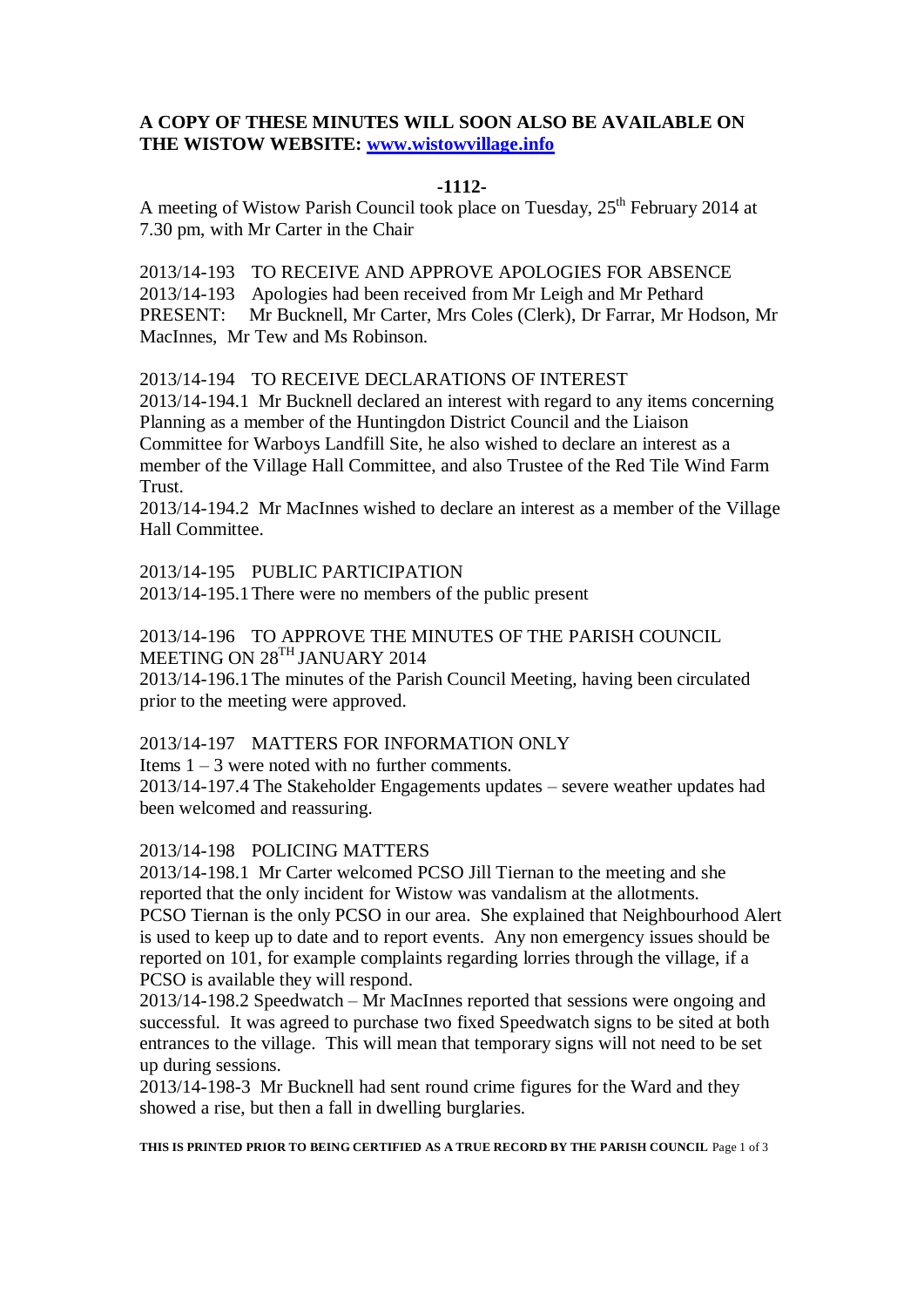2013/14-199 REPORTS FROM COUNTY AND DISTRICT COUNCILLORS 2013/14-199.1 Mr Tew reported that a 1.99% increase had been agreed to Council Tax by County. CCG are consulting on passing the care of the elderly to GPs and hospitals. Dial-a-ride is funded for a further 12 months as is the Cromwell Museum. The bus service, generally, is under consultation and the school bus service being looked at. He advised us to keep reporting potholes through the County website. 2013/14-199.2 Mr Bucknell reported a zero increase in Council Tax by District. Subsidy on bus services is very costly and needs to be cut back to £1.8m. There are meetings being held to discuss how savings can be made. Huntingdonshire Matters, a new online magazine is going live.

2013/14-199.3 Mr Pethard was not present.

### 2013/14-200 FINANCE

a) to approve the financial statement and cashflow prediction for 2013/14 2013/14-200.1This had been circulated to Councillors present prior to the meeting and was unanimously agreed.

b) to approve payment of outstanding amounts :

| Parrot Print, Warbler printing      |  | £ 45.00                   |
|-------------------------------------|--|---------------------------|
| Glasdons (bin for playground)       |  | £ 243.39                  |
| Land Registry $-$ QEII registration |  | £ $80.00$                 |
| Jamie Telling, bus shelter          |  | £2000.00 (paid $7.2.14$ ) |
|                                     |  |                           |

## 2013/14-201 CORRESPONDENCE

2013/14-201.1A donation of £50 was agreed for the Woodlands Centre at Hinchingbrooke Hospital.

2013/14-201.2 Dr Manwaring's comments on allotment hedge height were noted. 2013/14-201.3 The 'dog poo' problem appears to be an issue for many parishes and a solution has yet to be found. After much discussion it was agreed to monitor the situation over the summer months.

2013/14-201.4 The Clerk was actioned to arrange a joint meeting between members of the PCC and the Parish Council to discuss the extension to the graveyard.

## 2013/14-202 TO CONSIDER ANY PLANNING APPLICATIONS RECEIVED 2013/14-202.1None received

2013/14-202.2 Information from HDC was noted.

## 2013/14-203 HIGHWAY WARDEN'S REPORT

 $2013/14$ -203.1 A meeting was scheduled for  $14<sup>th</sup>$  March to discuss location and safety of the MVAS signs for members of the PC and Highways.

2013/14-203.2 Information on what repairs to roads were being carried out with a time table had been issued.

#### 2013/14-204 MAINTENANCE ISSUES

2013/14-204.1 A new bin had arrived, Mr Burton would be asked to set 2 bins and also remove the brambles from the hedge. Mr MacInnes would position the bins.

**THIS IS PRINTED PRIOR TO BEING CERTIFIED AS A TRUE RECORD BY THE PARISH COUNCIL** Page 2 of 4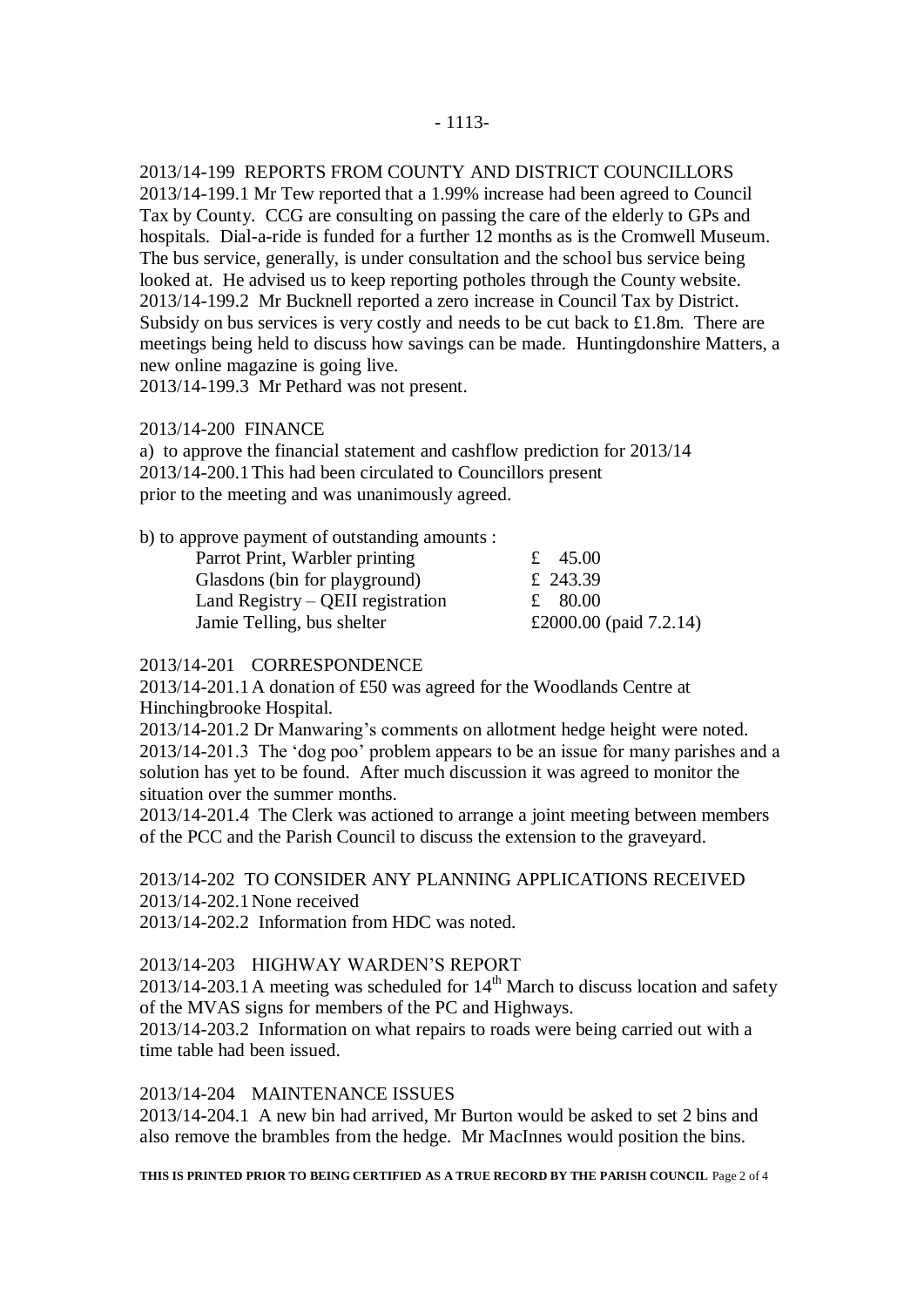2013/14-204.2 The bus shelter had been completed but no invoice received. The Red Tile Wind Farm Trust grant has been approved for £325.

2013/14-204.3 Mr Leigh had provided his risk assessment form, Mr Hodson would carry out the inspection during February and Ms Robinson in March.

#### 2013/14-205 QEII FIELDS CHALLENGE

2013/14-205.1 The Plaque had been ordered.

2013/14-205.2 Land registry forms had been completed to include Fields in Trust's interest, and would be sent off with the cheque for £80 for processing.

### 2013/14-206 CLERK'S POSITION

2013/14-206.1 The vacancy had been advertised on the notice board and Ms Robinson had expressed an interest in the position. However a Parish Councillor cannot be paid by the Council for any position for 1 year after leaving the it. It was agreed that Mrs Coles and Ms Robinson would work together over the next year and the position would be passed over on  $1<sup>st</sup>$  March 2015. It would ensure a smooth hand over for the Parish Council. Ms Robinson would formally tender her resignation.

### 2013/14-207 PARISH PLAN ACTION PLAN WORKING PARTIES FEEDBACK AND UPDATE

- a) Litter Mr MacInnes, nothing to report
- b) Countryside Mr Carter, nothing to report
- c) Village Hall Mr MacInnes Discussions regarding the Hall were ongoing.
- d) Parish Plan Review Mr Bucknell, Mr Carter, Dr Farrar and Ms Robinson A meeting would be arranged in March.

2013/14-208 ITEMS FOR WISTOW WARBLER AND WEB SITE 2013/14-208.1 Nothing to report

2013/14-209 MONTHLY AUDIT – NOMINEE FOR NEXT MEETING 2013/14-209.1Mr Bucknell is our auditor this month, Mr Carter in March.

2013/14-210 MATTERS FOR FUTURE CONSIDERATION 2013/14-210.1Planting on allotment hedge 2013/14-210.2 Cooperation with neighbouring parishes

2013/14-211 DATE OF NEXT MEETING

 $2013/14-211.1$  Tuesday,  $25<sup>th</sup>$  March 2014 at 7.30 pm in the Village Hall. There being no further business the meeting closed at 9 pm

**THIS IS PRINTED PRIOR TO BEING CERTIFIED AS A TRUE RECORD BY THE PARISH COUNCIL** Page 3 of 4